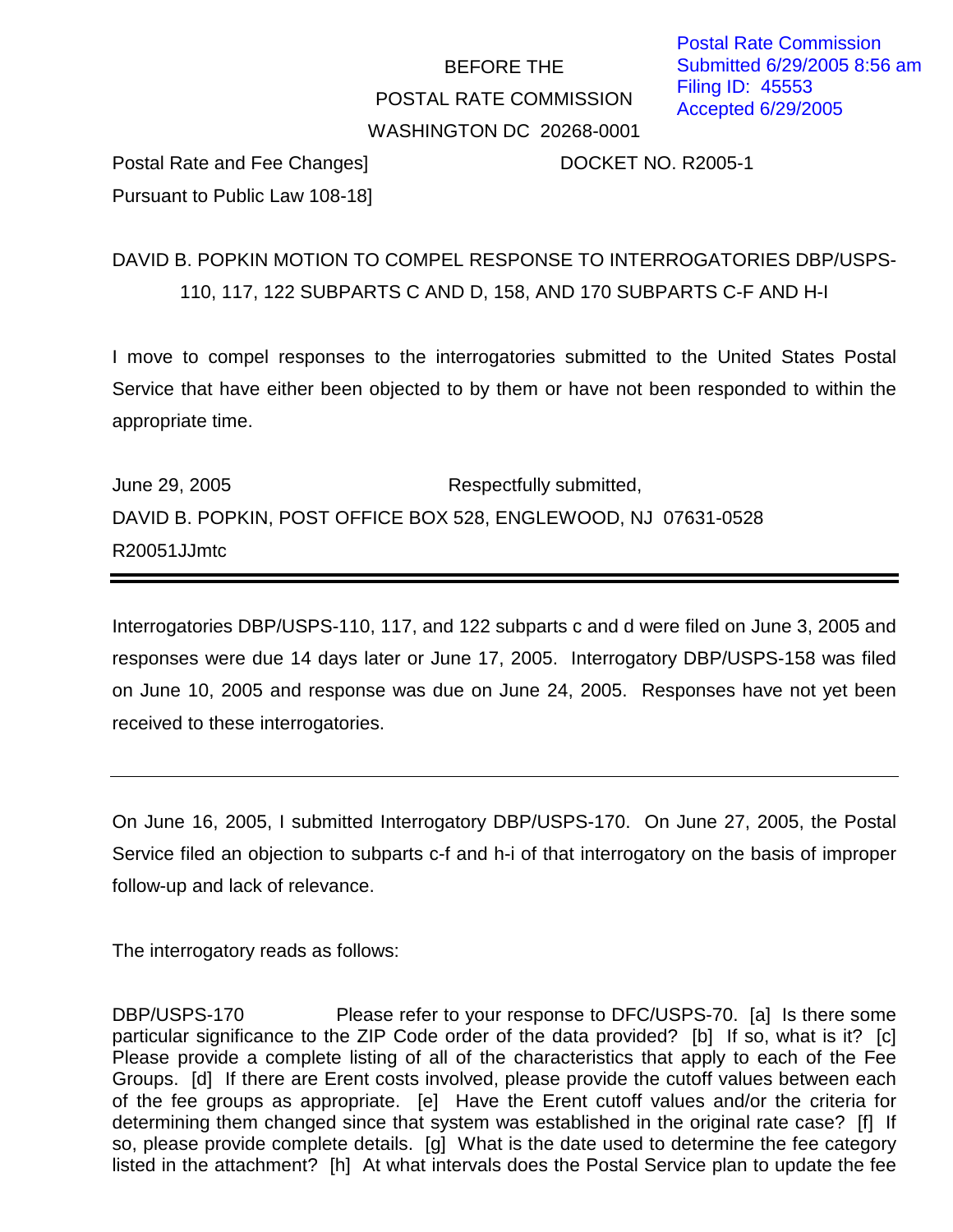categories utilized? [i] When is the next reevaluation scheduled for? [j] Please advise those offices that have changed their fee category, the change involved, and the reasons for the change since the system was established in the original rate case.

First of all, I am somewhat confused as to why the Postal Service filed this Objection and then proceeds to respond to the subparts that have been objected to and provide what appear to be answers to the questions that were posed. This seems to be an inappropriate exercise in motion filing both on my part as well as on the Commission's need to respond.

The Postal Service asserts that "it is too late to introduce any of these or related issues into this proceeding.".<sup>1</sup> The Postal Service is simply wrong in alleging lateness as a ground for objecting to my interrogatory. I must remind the Postal Service that no cutoff date for institutional interrogatories to the Postal Service was established in Presiding Officer's Ruling No. R2005-1/11, May 19, 2005. Ruling No. 11 established dates for completion of discovery only for Postal Service witnesses. The Ruling, at page 2, divided Postal Service witnesses into 2 groups, i.e., groups A and B. Otherwise, the Ruling is completely silent on the completion of discovery against the Postal Service.

In light of the Ruling's silence on this question, I turned to the Commission's procedural rules on discovery. The only rule applicable in this instance is Commission Rule 25, part (a), 39 C.F.R. §3001.25(a). That section of the rule provides that: "Generally, discovery against a participant will be scheduled to end prior to the receipt into evidence of that participant's direct case." According to the procedural schedule attached to Ruling No. 11 (Attachment A), Group B witnesses will have their testimony entered into evidence on July 6 -8. Therefore, it appears that receipt of the Postal Service's direct case will be completed on July 8. Under Rule 25(a), I have until July 8, 2005, to pose institutional questions to the Postal Service of any type, so long as they are relevant to issues that the Commission will be evaluating in determining whether to recommend the rates requested by the Postal Service. The interrogatories that are the subject of the Postal Service's objection are permissible in that they are interrogatories posed to the Postal Service for an institutional response.

Furthermore, according to the procedural schedule attached to Ruling No. 11 (Attachment A), the Commission has stated that "Completion of discovery directed to the Service" would conclude on August 23, 2005.

<sup>&</sup>lt;sup>1</sup> Postal Service Objection at 2.